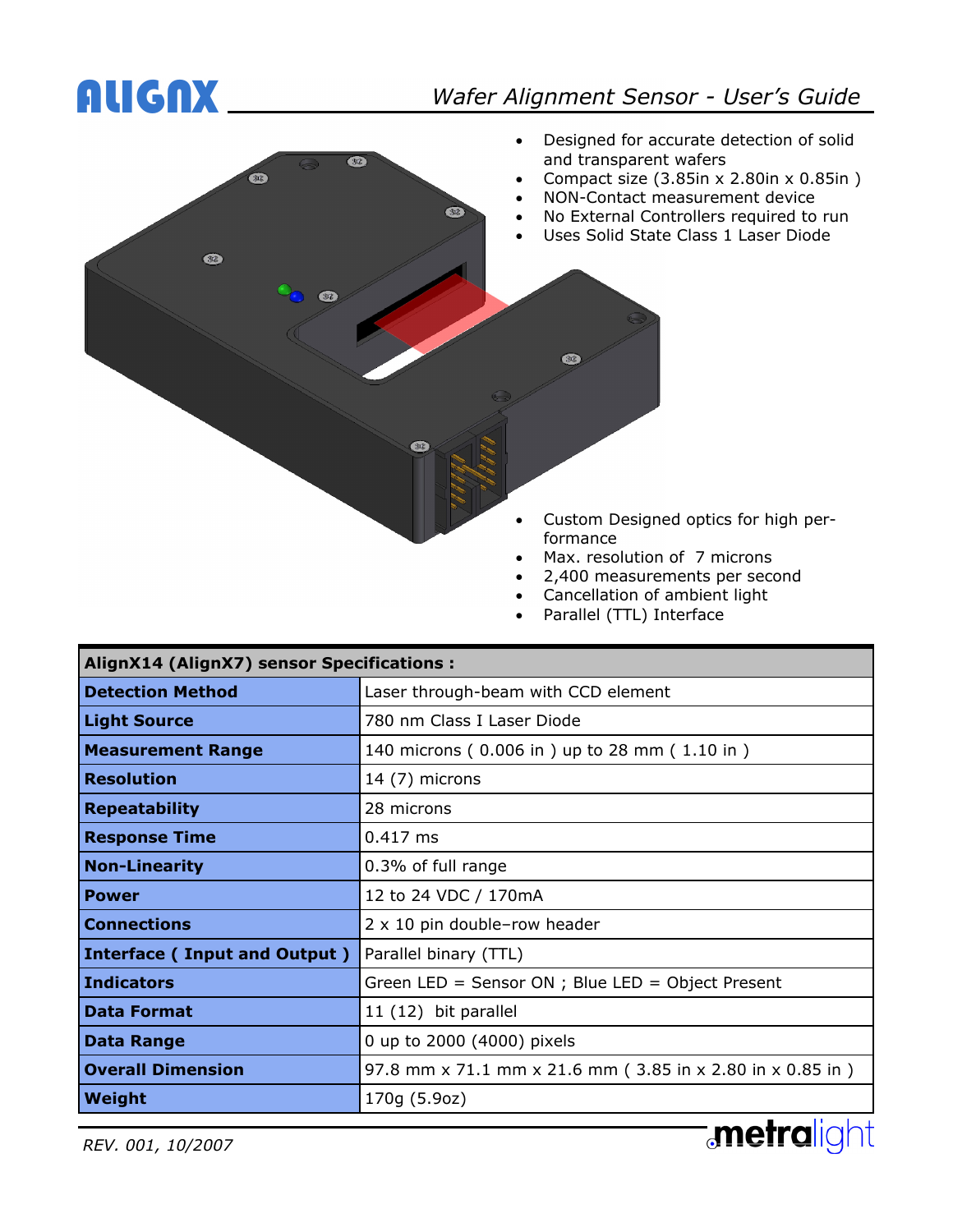# ALIGNX *Interface*





| PIN    | <b>TYPE</b>  | <b>NAME</b>       | <b>DESCRIPTION</b>                        |  |
|--------|--------------|-------------------|-------------------------------------------|--|
| 1      | OUT          | DATA0             | Data bit 0 (LSB)                          |  |
| 2      | <b>OUT</b>   | DATA1             | Data bit 1                                |  |
| 3      | <b>OUT</b>   | DATA <sub>2</sub> | Data bit 2                                |  |
| 4      | <b>OUT</b>   | DATA3             | Data bit 3                                |  |
| 5      | <b>OUT</b>   | DATA4             | Data bit 4                                |  |
| 6      | OUT          | DATA5             | Data bit 5                                |  |
| 7      | OUT          | DATA6             | Data bit 6                                |  |
| 8      | OUT          | DATA7             | Data bit 7                                |  |
| 9      | <b>OUT</b>   | DATA8             | Data bit 8                                |  |
| 10     | <b>OUT</b>   | DATA9             | Data bit 9                                |  |
| 11     | OUT          | DATA10            | Data bit 10                               |  |
| 12     | OUT          | DATA11            | Data bit 11(MSB)                          |  |
| 13     | OUT          | DATA READY        | Data ready at end of<br>measurement cycle |  |
| 14     | OUT          | OBJECT IN         | <b>Object Detected</b>                    |  |
| 15     | IN           | <b>TRIGGER</b>    | Triggers measurement<br>cycle             |  |
| 16     | IN           | <b>MODE</b>       | Change mode SOLID/<br><b>TRANSPARENT</b>  |  |
| 17,18  | <b>POWER</b> | +PWR              | 12 - 24 VDC                               |  |
| 19, 20 | <b>POWER</b> | <b>GND</b>        | Ground                                    |  |

| <b>MODES</b>     |                           |             |  |  |  |
|------------------|---------------------------|-------------|--|--|--|
| <b>Selection</b> | <b>Description</b>        | Mode        |  |  |  |
|                  | <b>First Interruption</b> | Solid       |  |  |  |
|                  | Last Interruption         | Transparent |  |  |  |

The AlignX sensor is a self contained photoelectric sensor. It's primary designed to be used in wafer Prealigners (to detect notch/flat and center of wafer), but can be used in other applications too. Output is in a 11(12) bit parallel binary data format. 11(12)bit data output represents position in pixels. Pixel size is 14(7)µm.

 The AlignX is capable of real time data acquisition and processing, and is specifically designed for fast and accurate measurements. Standard MODES can be set for SOLID or TRANSPARENT (solid wafer - detect first solid edge, ignoring all other edges, transparent detect last edge, ignoring any edges before). MODE changes during measurement will not take effect until the *next measurement cycle*.

The AlignX sensor uses standard two 10 pin headers (0.100" spacing)

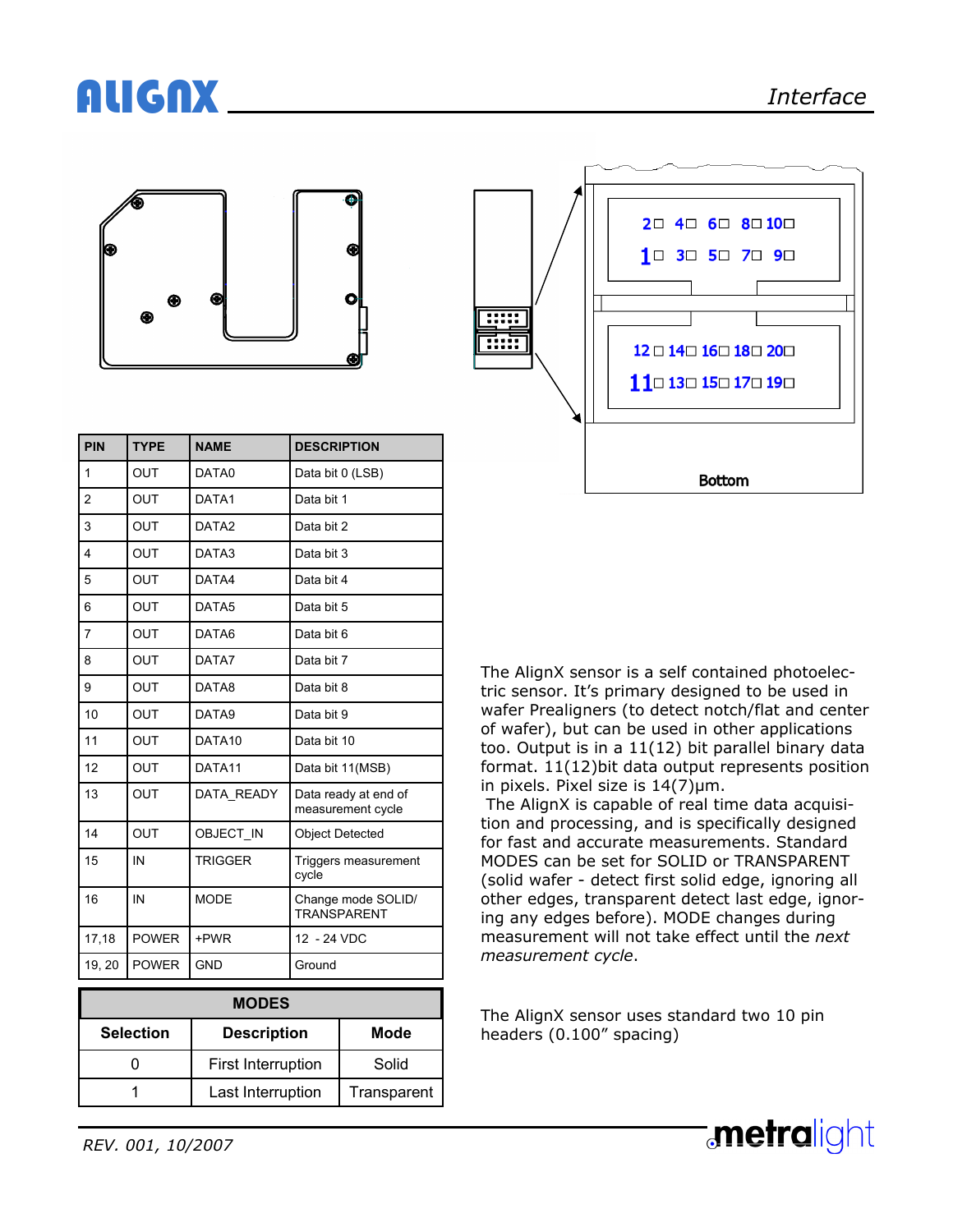# ALIGNX

### **Timing Diagram**



*Fig. 2: Timing Diagram* 

**metralight** 

| <b>Symbol</b>       | <b>Description</b> | Min. | Typ. | Max. |
|---------------------|--------------------|------|------|------|
| $t$ cycle $(\mu s)$ | 1 cycle time       |      |      | 417  |
| $t$ RESP $(\mu s)$  | Response time      | 10   |      | 415  |
| tTRIGGERH (µS)      | TRIGGER HIGH time  |      |      |      |

The timing diagram shows, that a HIGH to LOW signal on the TRIGGER, commences a data output at the end of the current measurement cycle. The HIGH to LOW signal on the DATA\_READY confirms a Valid Data event. The maximum response time between the TRIGGER input and the DATA\_READY output is 417 µs. This DATA is presented to the output pins and retained until the next TRIGGER event. In the absence of a TRIGGER event, the previous data will be held indefinitely. This process allows slow processing computers to by-pass several measurement cycles between measurement readings.

*See Flowchart on next page for typical operation.* 

#### **Accessories, Software, Cables**

METRALIGHT, Inc. provides an available PCkit package option (i.e. Parallel PCI bus I/O card or USB conversion cable, PCkit Terminal, a Windows based SW, Source codes in VB and VB.NET) for collection, processing and display of data.

Various custom cables (e.g. Sensor to DB25) are also available. Please call if you have any other specific requirements.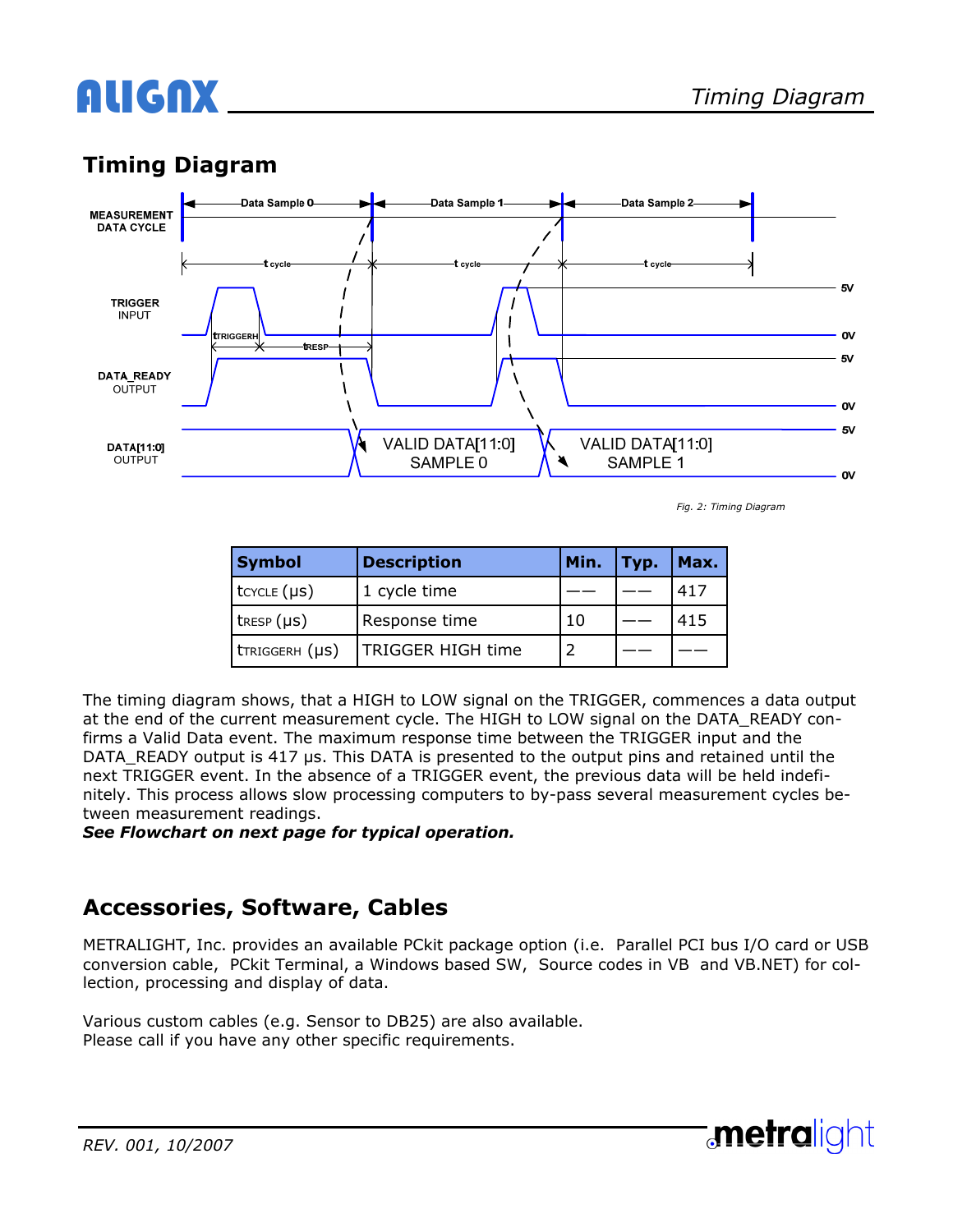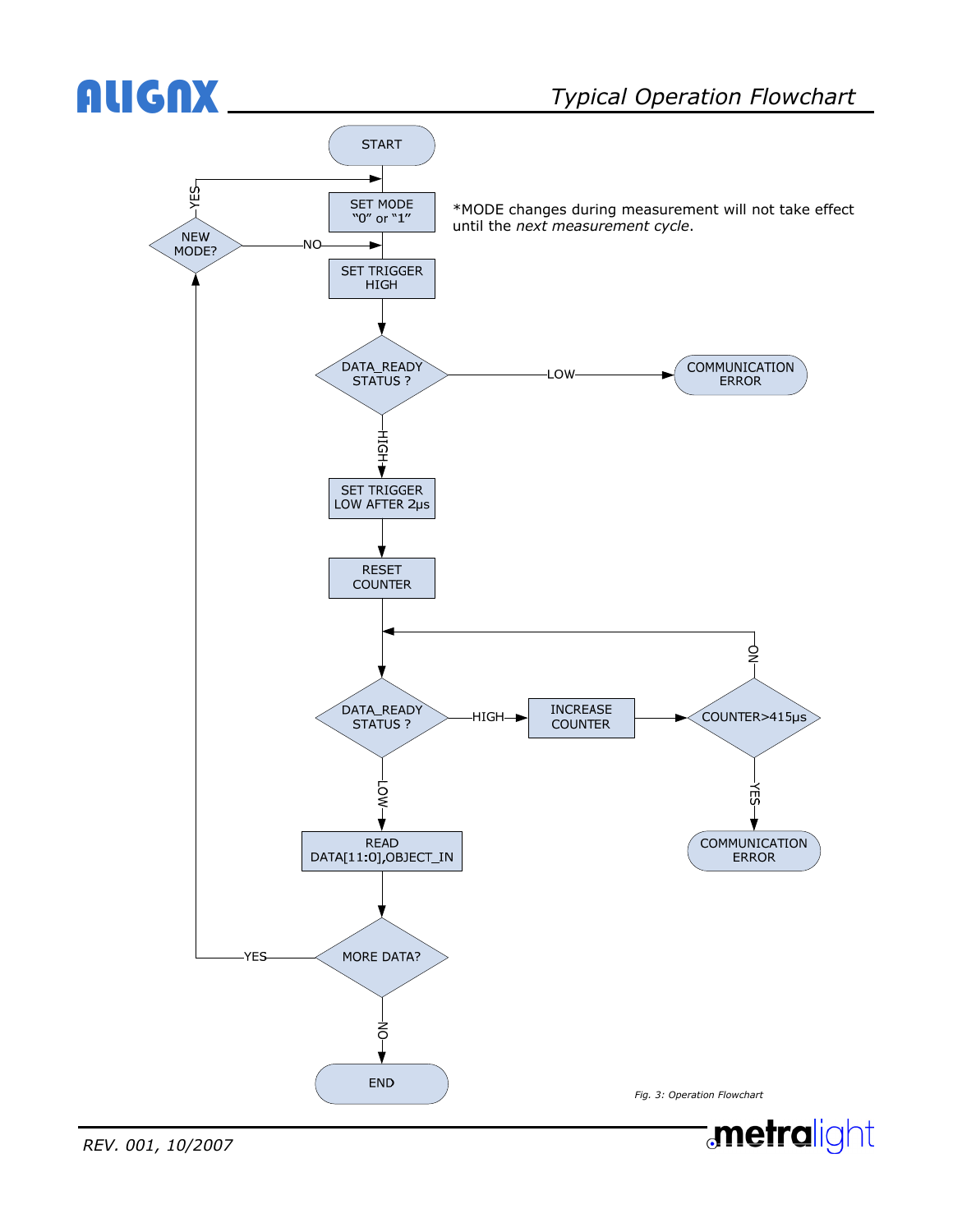

#### **Installation Notes**

- *USE APPROPRIATE MOUNTING SCREWS (SEE MECHANICAL DRAWING)*
- *!!! AVOID DIRECT SUNLIGHT !!! AND OTHER NON VISIBLE LIGHT SOURCES. RX SEN-*
- *SORS USES RG9 FILTERS TO FILTER OUT VISIBLE LIGHT (SEE CHARTS BELOW)*  • *ALWAYS KEEP OPTICAL WINDOWS CLEAN, FREE FROM DUST AND*
- *FINGERPRINTS , AVOID SCRATCHES ON THE OPTICAL WINDOWS.*





*Fig. 4: Transmittance of optical (RG9) filter* 

#### **Warranty**

METRALIGHT provides a **ONE YEAR** manufacturer's limited warranty against defective materials and workmanship. Please do not attempt to open the unit, as this will void all warranties.

#### **Contacts**

**METRALIGHT, Inc.** 

1670 S. Amphlett Blvd., Unit # 214-M Mailstop # 1008 San Mateo, CA 94402 phone: (650) 581 3088, fax: (650) 808 9830 email: sales@metralight.com technical support: support@metralight.com web site: http://www.metralight.com

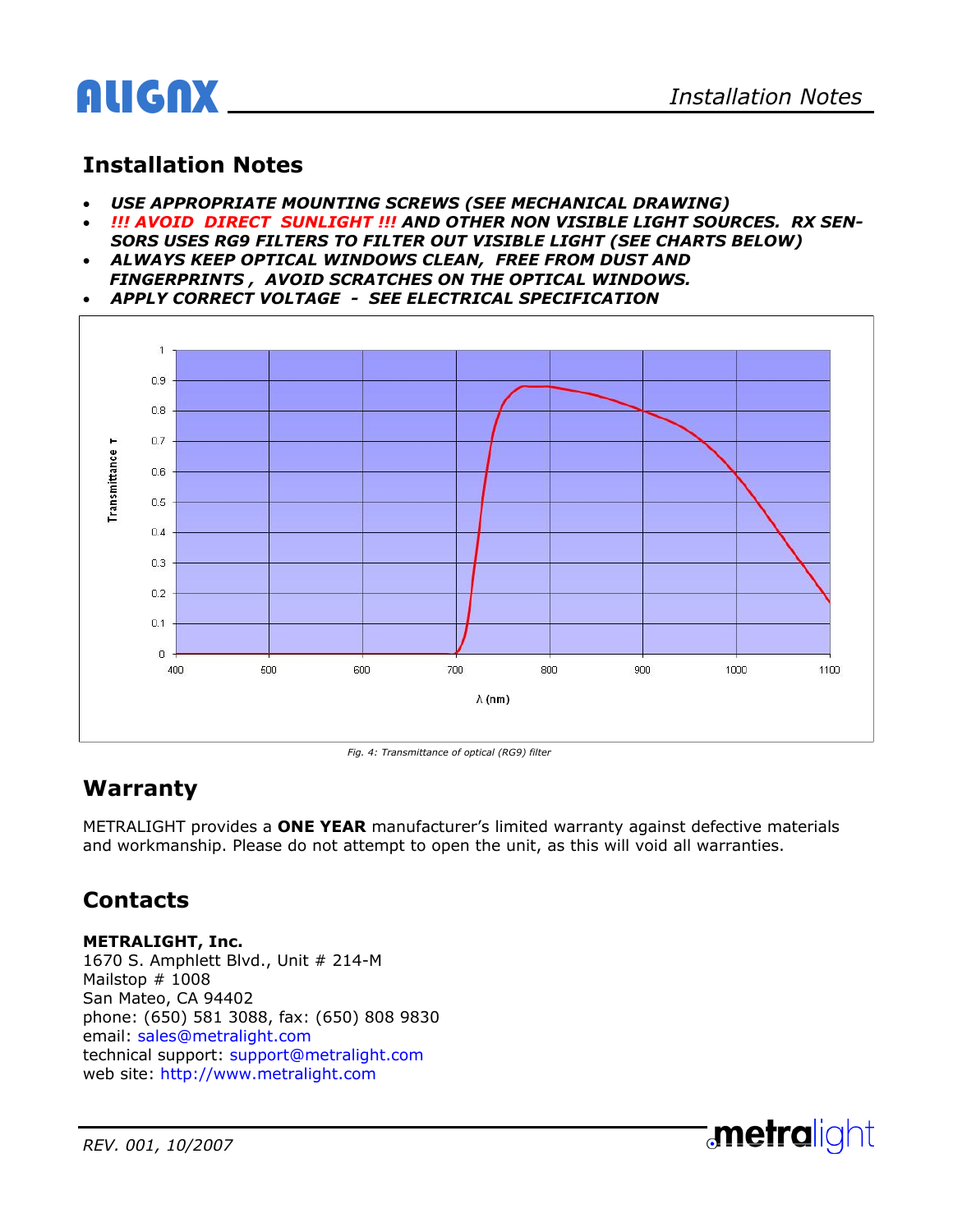**metralight**